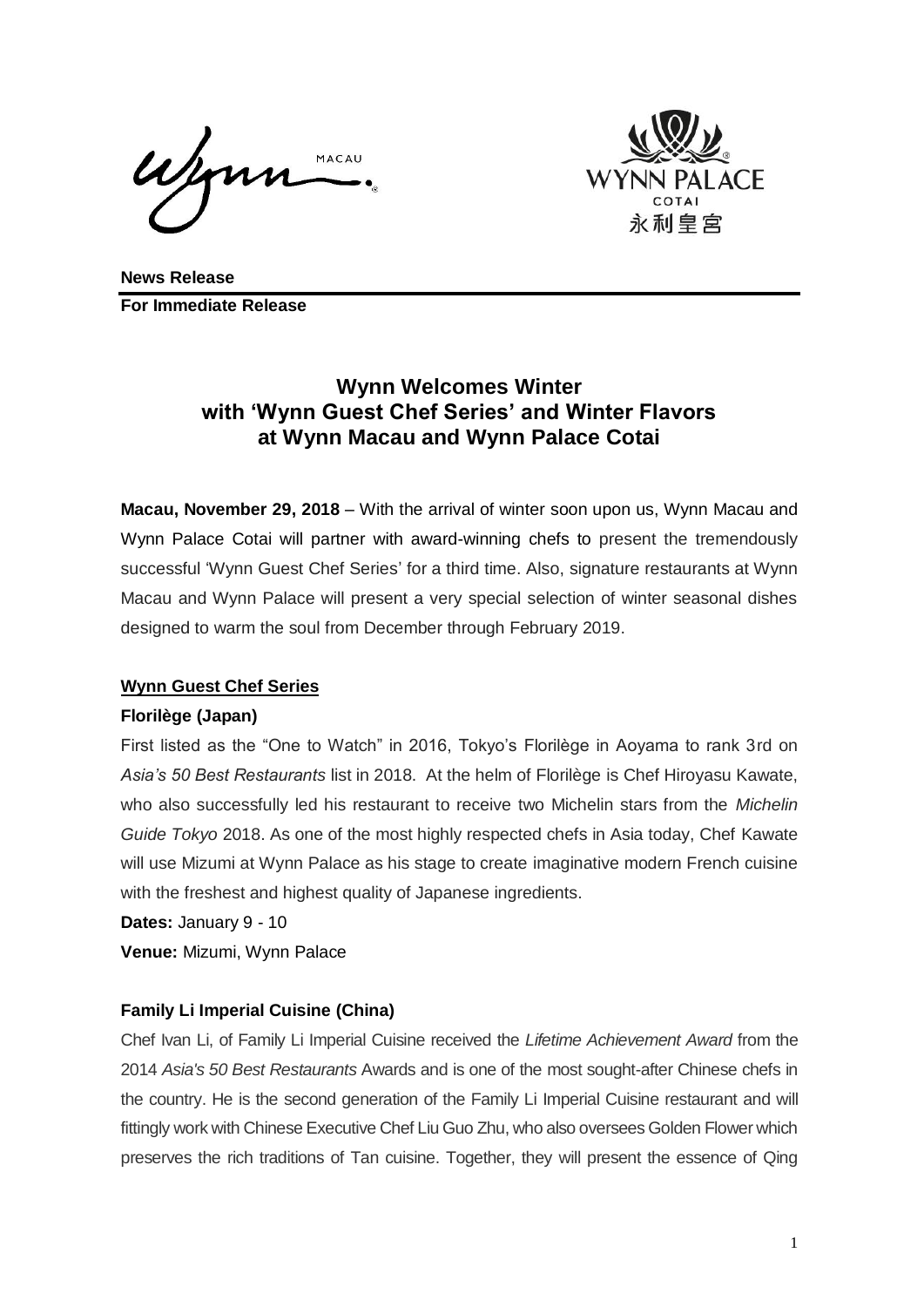Dynasty court cuisine. Chef Li strictly follows his ancestral training, while also blending contemporary culinary ideas to carry on the traditions of Li Imperial cuisine. As with Tan cuisine, the finest ingredients are used with the most delicate of cooking methods.

#### **Dates:** February 18 - 19

#### **Venue:** Golden Flower, Wynn Macau

#### **Sushi Saito (Japan)**

For nine consecutive years, Sushi Saito has received three Michelin stars from the *Michelin Guide Tokyo* and in 2018, was ranked #27 on the *Asia's 50 Best Restaurants* list. The chefs at Sushi Saito go to extraordinary lengths to source the best ingredients to create sushi that balances texture, temperature and flavor. Sous Chef Shunji Hashiba, of Sushi Saito will be stationed at Sushi Mizumi at Wynn Palace, where he will present a variety of expertly sliced sashimi and Edo hand-held sushi for guests to savor.

**Dates:** February 23 - 24

**Venue:** Sushi Mizumi, Wynn Palace

#### **Wynn Winter Flavors**

#### **Wynn Macau**

The Michelin Two-Star and *Forbes Travel Guide* Five-Star award-winning restaurant **Golden Flower** features Tan cuisine which dates back to the late Qing Dynasty when a government official, Tan Zongjun served the best of northern and southern Chinese cuisines to the elite in China. Golden Flower also specializes in traditional Lu and Sichuan cuisines which are perfect for the winter months as well. Golden Flower will present two lamb dishes which are designed to warm the soul. The first is the *Sichuan Style Braised Mongolian Lamb Chops and Chili Sauce with Garlic and Vegetables.* The lamb chops are specially selected from the Inner Mongolian grasslands, where the meat of the lamb is tender and juicy. The lamb also has a hint of spice and is cooked in a clay pot. Another highlight is the *Deep-fried Spice-Flavored Te Mana Lamb Ribs.* These delicious New Zealand lamb ribs are full of flavor and sliced right at the table for guests to see.

**Wing Lei**, the Michelin one-star and *Forbes Travel Guide* five-Star award-winning restaurant will introduce a special truffle dish featuring the flavors of East and West this winter. The team of chefs have created *Scrambled Egg White with Lobster and Broccoli Served with Shaved Black Truffle*, which features a beautiful blend of fresh lobster, Italian black truffles and fried Australian broccoli with ginger sauce.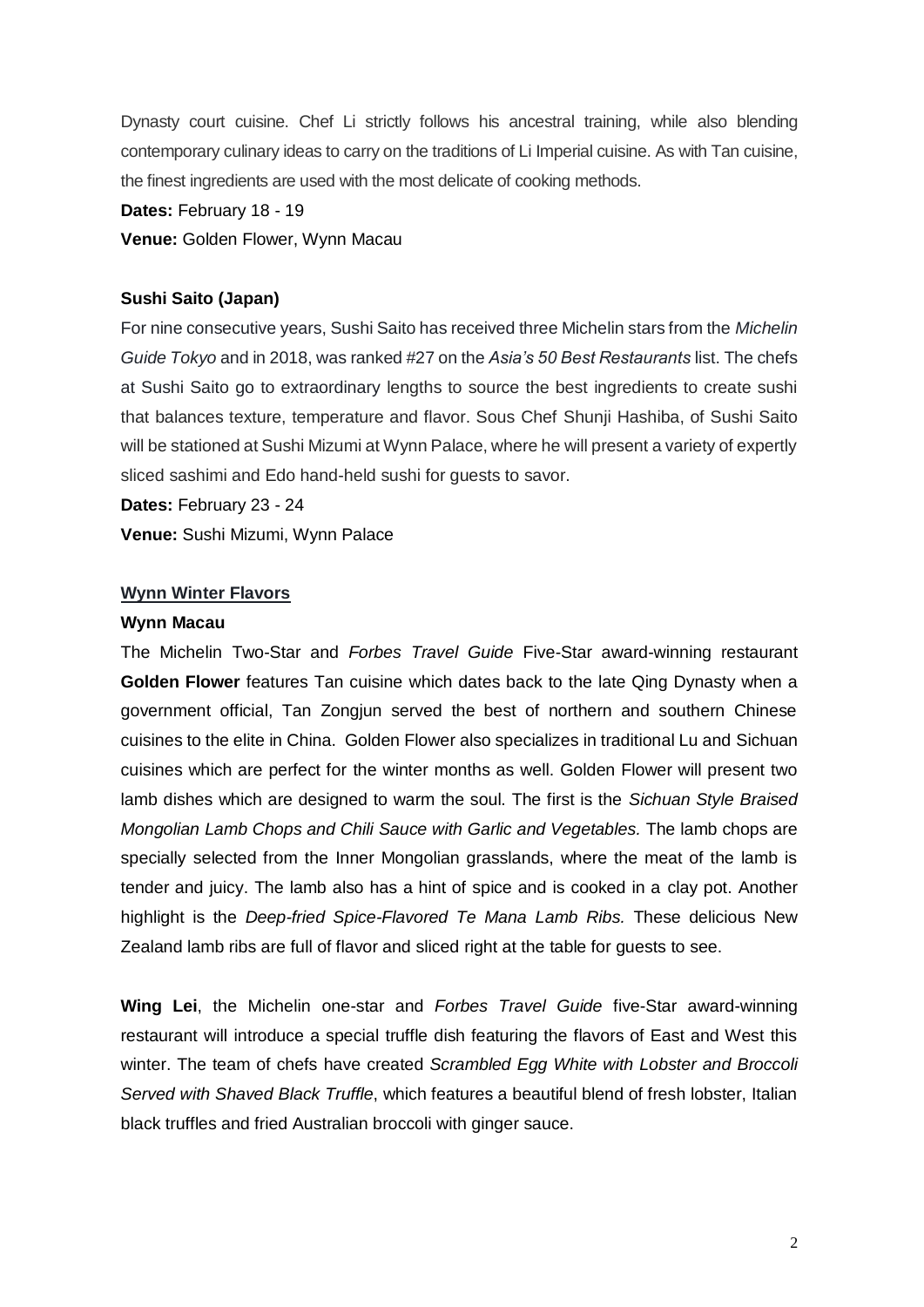The team of chefs at **Ristorante il Teatro** will also be on stage in their beautiful open kitchen to present a very special *Hokkaido Scallop Tartar* in honor of winter. This dish features Hokkaido scallop tartar, stracciatella, Oscietra caviar, Romanesco florets, cauliflower cream, green pea puree and dill. The Hokkaido scallop are from the Sea of Okhotsk which is rich in nutrients, allowing the scallops to grow larger and sweeter. The Oscietra caviar from Kaluga Queen blends beautifully with the cauliflower cream and green pea puree.

#### **Wynn Palace Cotai**

**SW Steakhouse** is renowned for its prime meat and succulent seafood as well as its captivating theatrical dining experience. This winter, the team of chefs at SW Steakhouse are offering *Wagyu Braised Beef Cheeks* which are slow braised for eight hours. The tender, wagyu beef cheeks are then glazed with pomegranate molasses, served with charred carrot and spiced rice featuring aromas and flavors that are out of this world.

From December 17, 2018 to February 28, 2019, the luxurious **Wing Lei Palace** is presenting an authentically Cantonese dish to warm the soul this winter – *Braised Fish Maw, Sea Cucumber and Guinea Fowl Soup*. For centuries, this soup has been enjoyed by imperial families. In keeping with tradition, this dish will be prepared in the same classic way, but rather than using snake meat, guinea fowl will be used. Together with fish maw and sea cucumber, this soup will be a wonderfully nourishing winter for guests to enjoy.

For enquiries and reservations at Wynn Macau, please call: (853) 8986 3663. For even more details, you may also visit:<http://www.wynnmacau.com/en> or call: (853) 2888 9966.

For enquiries and reservations at Wynn Palace, please call: (853) 8889 3663. For even more details, you may also visit:<http://www.wynnpalace.com/en> or call: (853) 8889 8889.

## **ABOUT WYNN MACAU**

[Wynn Macau](http://www.wynnmacau.com/) is a luxury hotel and casino resort in the Macau Special Administrative Region of the People's Republic of China with two iconic towers featuring a total of 1,008 spacious rooms and suites, approximately 273,000 square feet of casino space, over 59,000 square feet of [retail space,](http://www.wynnmacau.com/en/shops) eight casual and fine dining [restaurants,](http://www.wynnmacau.com/en/restaurants-n-bars) two [spas,](http://www.wynnmacau.com/en/facilities-n-spas) a [salon](http://www.wynnmacau.com/en/facilities-n-spas/the-salon) and a pool. The resort proudly boasts three distinct [entertainment](http://www.wynnmacau.com/en/shows) experiences, including Macau's only choreographed [Performance Lake,](http://www.wynnmacau.com/en/shows/performance-lake) blending lofty plumes of water, gracefully choreographed music from Broadway tunes to renowned Chinese songs, powerful LED lights and fire effects.